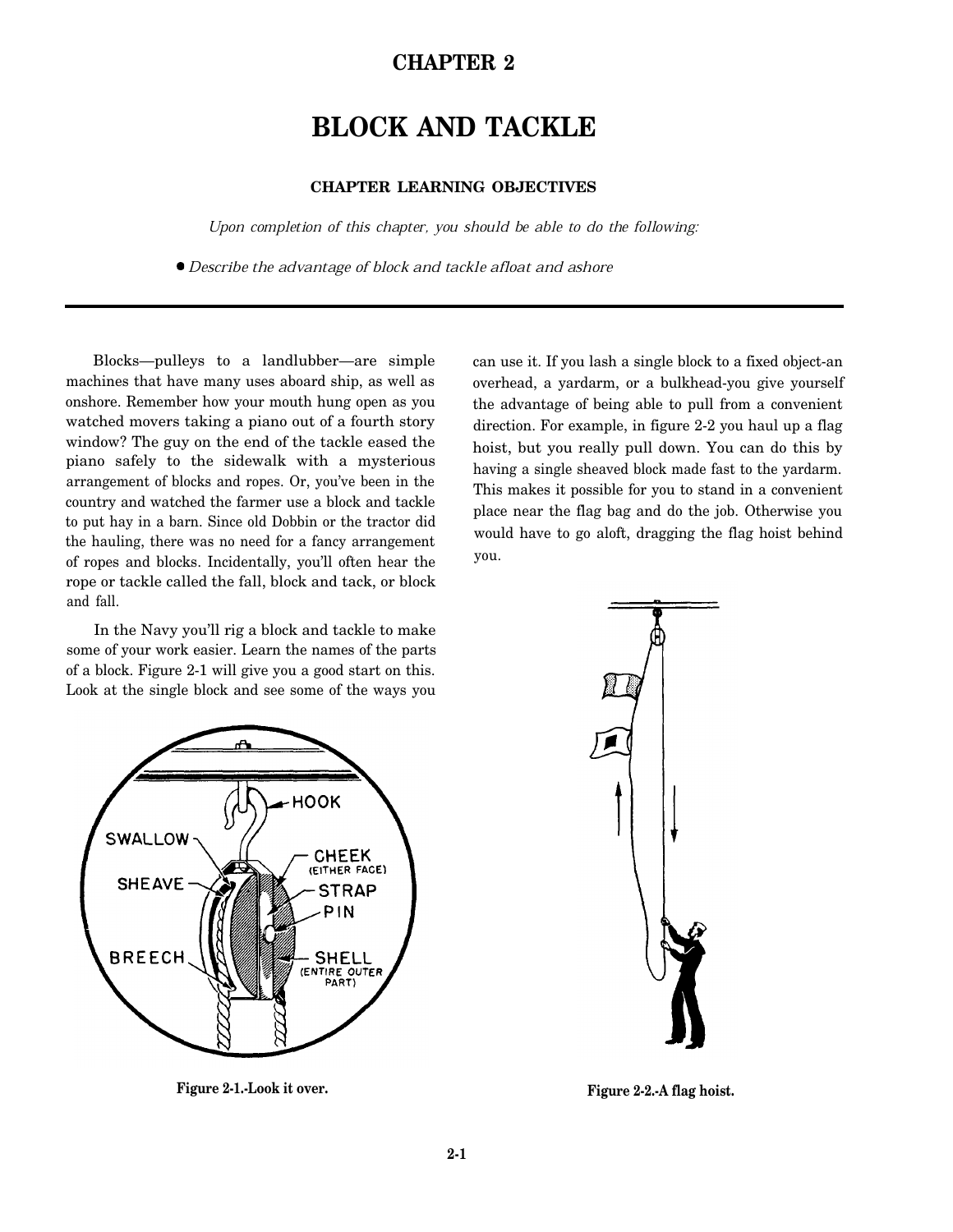

**Figure 2-3.-No advantage.**



**Figure 2-4.-A runner.**

### **MECHANICAL ADVANTAGE**

With a single fixed sheave, the force of your down pull on the fall must be equal to the weight of the object hoist. You can't use this rig to lift a heavy load or resistance with a small effort-you can change only the direction of your pull.

A single fixed block is a first-class lever with equal arms. The arms (EF and FR) in figure 2-3 are equal; hence, the mechanical advantage is 1. When you pull down at A with a force of 1 pound, you raise a load of 1 pound at B. A single fixed block does not magnify force nor speed.

You can, however, use a single block and fall to magnify the force you exert. Notice in figure 2-4 that the block is not fixed. The fall is doubled as it supports the 200-pound cask. When rigged this way, you call the single block and fall a runner. Each half of the fall carries one-half of the total bad, or 100 pounds. Thus, with the runner, the sailor is lifting a 200-pound cask with a 100-pound pull. The mechanical advantage is 2. Check this by the formula:

$$
\begin{array}{c}\n\hline\n\end{array}
$$

**Figure 2-5.-It's 2 to 1.**

$$
M.A. = \frac{R}{E} = \frac{200}{100}
$$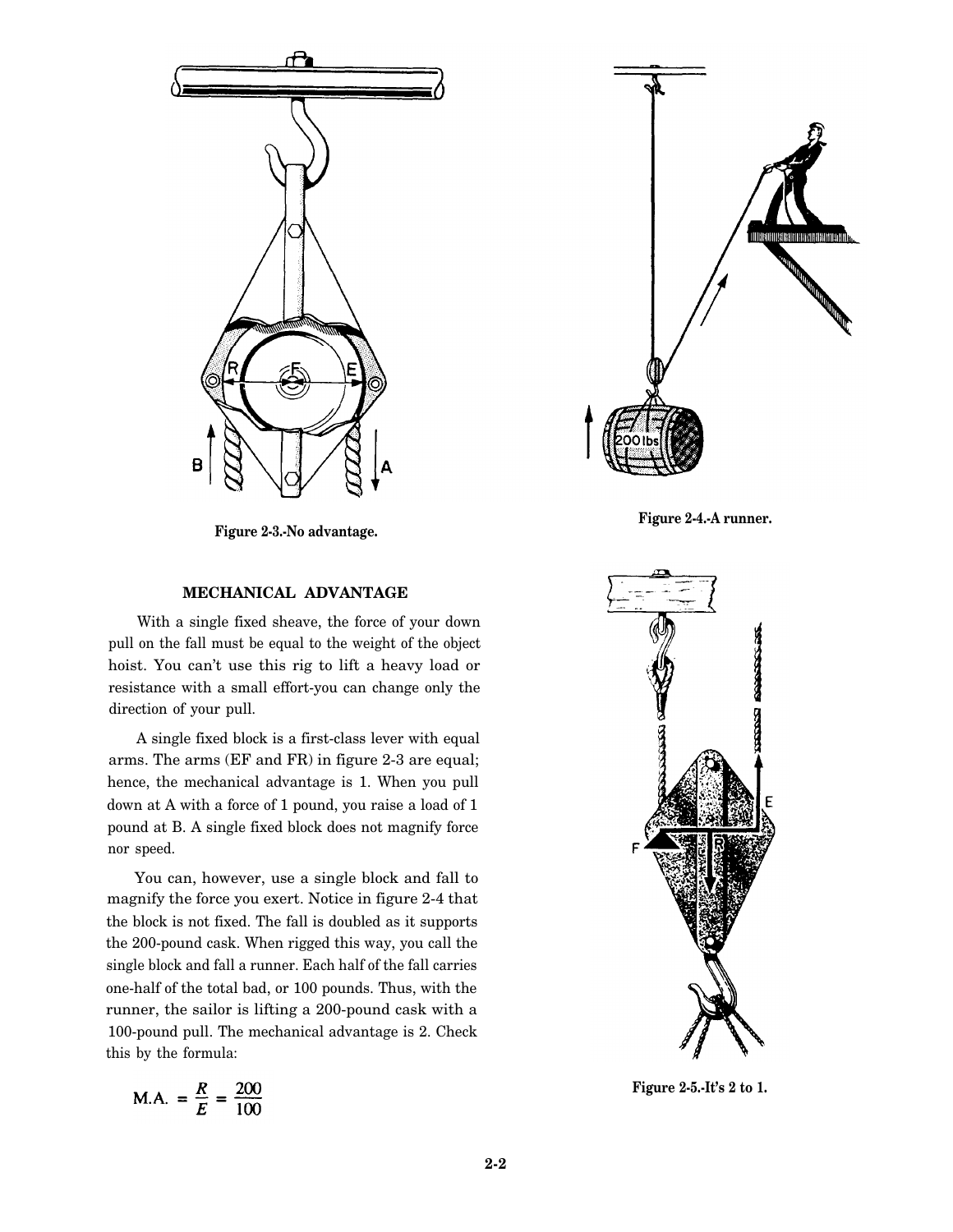

**Figure 2-6.-A gun tackle.**

The single movable block in this setup is a second-class lever. See figure 2-5. Your effort (E) acts upward upon the arm (EF), which is the diameter of the sheave. The resistance (R) acts downward on the arm (FR), which is the radius of the sheave. Since the diameter is twice the radius, the mechanical advantage is 2.

When the effort at E moves up 2 feet, the load at R is raised only 1 foot. That's something to remember about blocks and falls—if you are actually getting a mechanical advantage from the system. The length of rope that passes through your hands is greater than the distance that the load is raised. However, if you can lift a big load with a small effort, you don't care how much rope you have to pull.

The sailor in figure 2-4 is in an awkward position to pull. If he had another single block handy, he could use it to change the direction of the pull, as in figure 2-6. This second arrangement is known as a gun tackle. Because the second block is fixed, it merely changes the direction of pull—and the mechanical advantage of the

on the job to be done and the mechanical advantage you advantage of most tackles you see in the Navy.



**Figure 2-7.-A luff tackle.**

want to get. For example, a luff tack consists of a double block and a single block, rigged as in figure 2-7. Notice that the weight is suspended by the three parts of rope that extend from the movable single block. Each part of the rope carries its share of the load. If the crate weighs 600 pounds, then each of the three parts of the rope supports its share—200 pounds. If there's a pull of 200 pounds downward on rope B, you will have to pull downward with a force of 200 pounds on A to counterbalance the pull on B. Neglecting the friction in the block, a pull of 200 pounds is all that is necessary to raise the crate. The mechanical advantage is:

$$
M.A. = \frac{R}{E} = \frac{600}{200} = 3
$$

Here's a good tip. If you count the number of parts of rope going to and from the movable block you can whole system remains 2.<br>figure the mechanical advantage at a glance. This simple You can arrange blocks in several ways, depending rule will help you to approximate the mechanical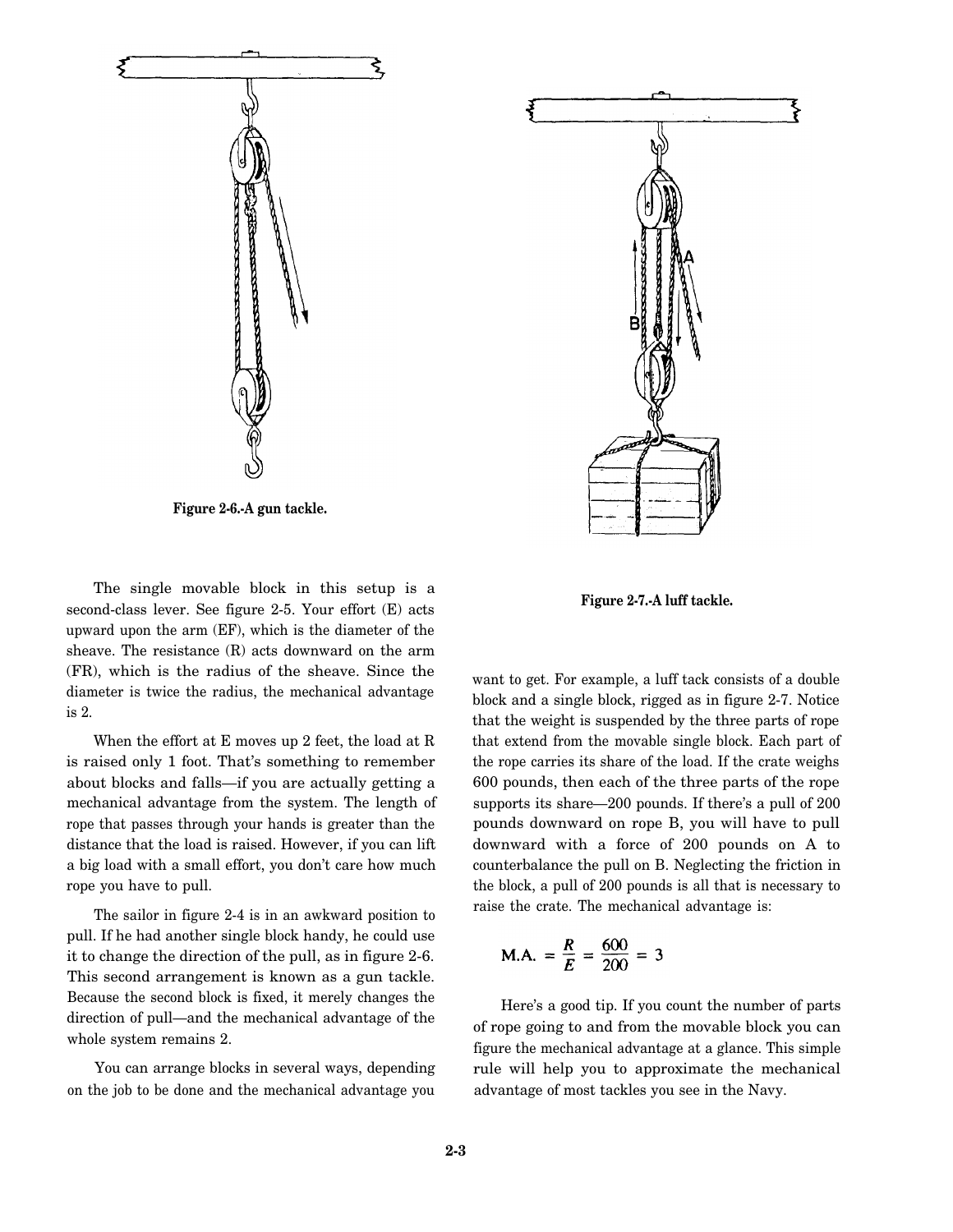

**Figure 2-8.-Some other tackles.**

Many combinations of single-, double-, and triplesheave blocks are possible. Two of these combinations are shown in figure 2-8.

You can secure the dead end of the fall to the movable block. The advantage is increased by 1. Notice that this is done in figure 2-7. That is a good point to remember. Remember, also, that the strength of your fall—rope—is a limiting factor in any tackle. Be sure your fall will carry the load. There is no point in rigging a 6-fold purchase that carries a 5-ton load with two triple blocks on a 3-inch manila rope attached to a winch. The winch could take it, but the rope couldn't.

Now for a review of the points you have learned about blocks, and then to some practical applications aboard ship:

With a single fixed block the only advantage is the change of direction of the pull. The mechanical advantage is still 1.

A single movable block gives a mechanical advantage of 2.



**Figure 2-9.-A yard and stay tackle.**

Many combinations of single, double, and triple blocks can be rigged to give greater advantages.

Remember that the number of parts of the fall going to and from the movable block tells you the approximate mechanical advantage of the tackle.

If you fix the dead end of the fall to the movable block you increase the mechanical advantage by one 1.

### **APPLICATIONS AFLOAT AND ASHORE**

We use blocks and tackle for lifting and moving jobs afloat and ashore. The five or six basic combinations are used over and over in many situations. Cargo is loaded aboard, and depth charges are stored in their racks. You lower lifeboats over the side with this machine. We can swing heavy machinery, guns, and gun mounts into position with blocks and tackle. In a thousand situations, sailors find this machine useful and efficient.

We use yard and stay tackles aboard ship to pick up a load from the hold and swing it onto the deck. We use yard and stay tackles to shift any load a short distance. Figure 2-9 shows you how to pick a load by the yard tackle. The stay tackle is left slack. After raising the load to the height necessary to clear obstructions, you take up on the stay tackle and ease off on the yard fall. A glance at the rig tells you that the mechanical advantage of each of these tackles is only 2. You may think it's hard work to rig a yard and stay tackle when the small advantage is to move a 400-pound crate along the deck. However, a few minutes spent in rigging may save many unpleasant hours with a sprained back.

If you want a high mechanical advantage, a luff upon luff is a good rig for you. You can raise heavy loads with this setup. Figure 2-10 shows you what a luff upon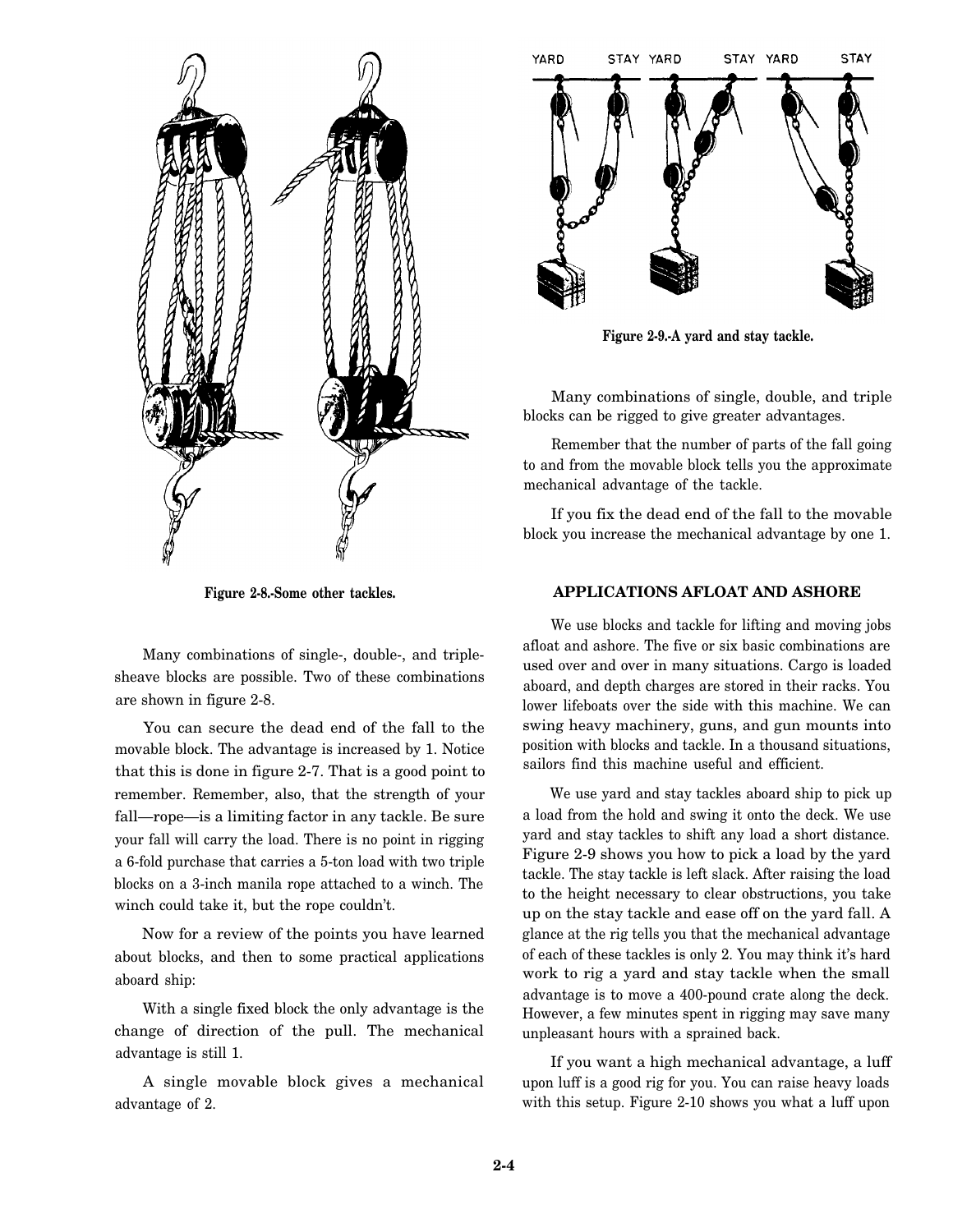

**Figure 2-10.-Luff upon luff.**

luff rig looks like. If you apply the rule by which you count the parts of the fall going to and from the movable blocks, you find that block A gives a mechanical advantage of 3 to 1. Block B has four parts of fall running to and from it, a mechanical advantage of 4 to 1. The mechanical advantage of those obtained from A is multiplied four times in B. The overall mechanical advantage of a luff upon luff is the product of the two mechanical advantages—or 12.

Don't make the mistake of adding mechanical advantages. Always multiply them.

You can easily figure out the mechanical advantage for the apparatus shown in figure 2-10. Suppose the load weighs 1,200 pounds. The support is by parts 1, 2, and 3 of the fall running to and from block A. Each part must be supporting one-third of the load, or 400 pounds. If part 3 has a pull of 400 pounds on it, part 4—made fast to block B—also has a 400-pound pull on it. There are four parts of the second fall going to and from block B. Each of these takes an equal part of the 400—pound pull. Therefore, the hauling part requires a pull of only 1/4 x 400, or 100 pounds. So, here you have a 100-pound pull raising a 1,200-pound load. That's a mechanical advantage of 12.

In shops ashore and aboard ship, you are almost certain to run into a chain hoist, or differential pulley. Ordinarily, you suspend these hoists from overhead trolleys. You use them to lift heavy objects and move them from one part of the shop to another.

To help you to understand the operation of a chain hoist, look at the one in figure 2-11. Assume that you grasp the chain (E) and pull until the large wheel (A) has



**Figure 2-11.—A chain hoist.**

turned around once. Then the distance through which your effort has moved is equal to the circumference of that wheel, or  $2\pi r$ . Again, since C is a single movable block the downward movement of its center will be equal to only one-half the length of the chain fed to it, or  $\pi r$ .

Of course, C does not move up a distance  $\pi R$  and then move down a distance  $\pi r$ . Actually, its steady movement upward is equal to the difference between the two, or  $(\pi R - \pi r)$ . Don't worry about the size of the movable pulley (C). It doesn't enter into these calculations. Usually, its diameter is between that of A and that of B.

The mechanical advantage equals the distance that moves the effort (E). It's divided by the distance that moves the load. We call this the velocity ratio, or theoretical mechanical advantage (T.M.A.). It is theoretical because the frictional resistance to the movement of mechanical parts is left out. In practical uses, all moving parts have frictional resistance.

The equation for theoretical mechanical advantage may be written

Distance effort moves Distance resistance moves